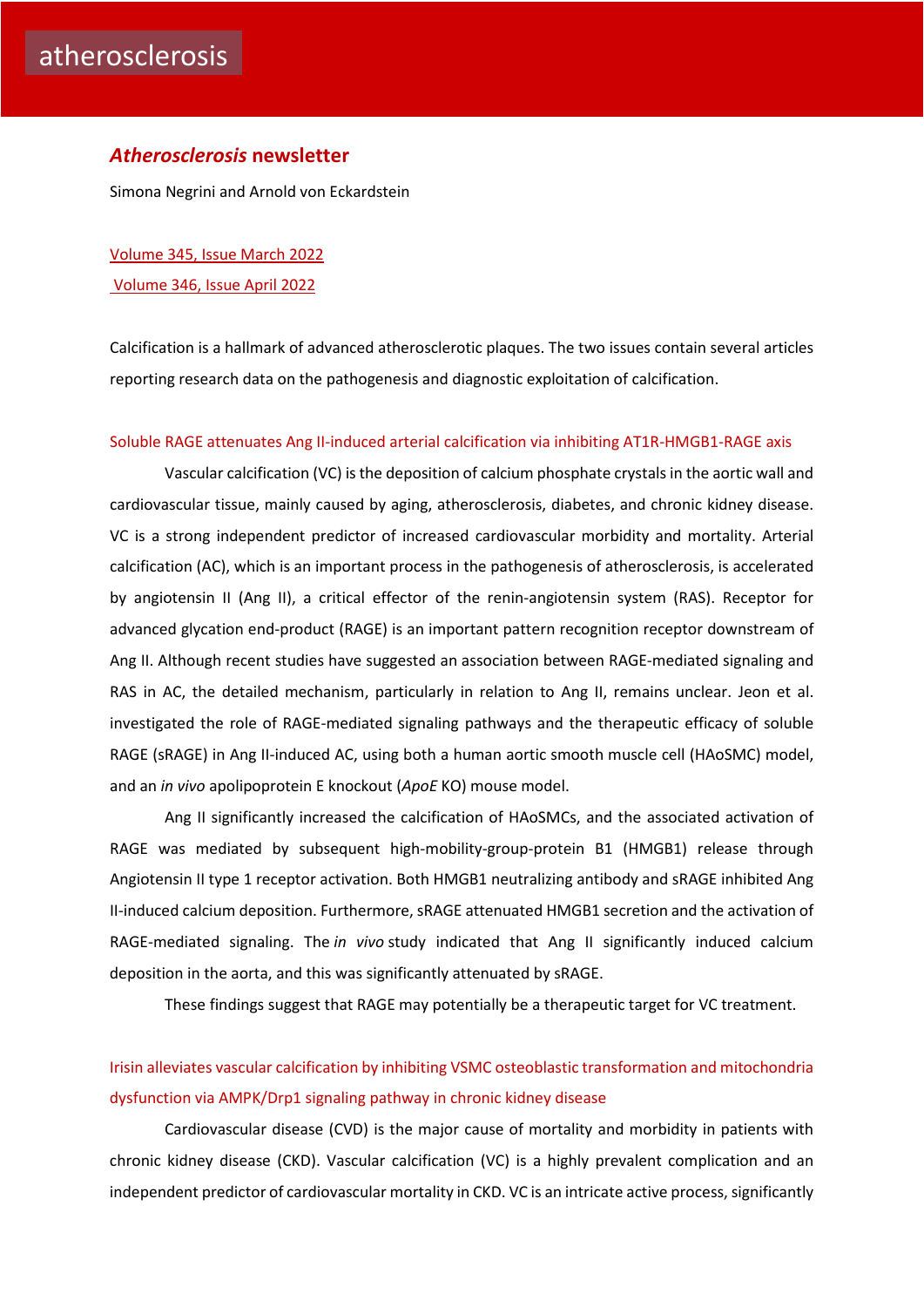controlled by vascular smooth muscle cells (VSMCs). Accumulating evidence indicates that mitochondrial dysfunction plays a pivotal role in VC and VSMCs osteoblastic transformation. Irisin is a newly identified myokine that regulates energy metabolism. It could stimulate osteoblasts and enhance bone formation, which suggests that Irisin may be a potent mediator to modulate bone turnover. Wang et al. previously reported that decreased levels of Irisin were independently associated with VC in hemodialysis patients. The present study aimed to investigate the role of Irisin in VC, especially in VSMCs osteoblastic transformation and mitochondrial function.

VSMCs calcification was induced *in vitro* by β‐glycerophosphate, while *in vivo* VC was triggered by adenine and high phosphorus diet. Alizarin red and Von Kossa staining was performed, and calcium and alkaline phosphatase (ALP) activity assessed to test VC. Western blot and immunohistochemical staining were used to analyze the expression of proteins associated with VSMCs osteoblastic transformation and 5' AMP-activated protein kinase (AMPK) signaling. Mitochondrial membrane potential (MMP) and structures were observed with immunofluorescence staining.

Irisin alleviated VSMCs calcification induced by β‐glycerophosphate. Mechanistically, Irisin activated AMPK and downregulated the expression of dynamin-related protein 1 (DRP1), further alleviating mitochondria fission and VSMCs osteoblastic transformation. *In vivo*, Irisin decreased serum creatinine, urea and phosphorous levels in CKD mice. Importantly, Irisin treatment postponed CKDassociated VC with upregulation of smooth muscle alpha-actin (αSMA) and p-AMPK expression, and downregulation of Runt-related transcription factor 2 (RUNX2) and Drp1 expression.

These results show that Irisin inhibits CKD-associated VC. Irisin suppresses VSMCs osteoblastic transformation and mitochondria dysfunction via AMPK/Drp1 signaling.

#### [PCSK9 promotes arterial medial calcification](https://click.notification.elsevier.com/CL0/https:%2F%2Fwww.atherosclerosis-journal.com%2Farticle%2FS0021-9150(22)00029-6%2Ffulltext%3Fdgcid=raven_jbs_etoc_email/1/0100017fc44e4c46-7eedd4f9-acaa-40f2-a9ae-28e4d63f25ef-000000/D2uNCLh845kai73OsTk11a8tLnhzxpwwPg0EXuIiFbI=242)

A complex interplay among chronic kidney disease (CKD), lipid metabolism and aortic calcification has been recognized. Lupo et al. investigated the influence of kidney function on proprotein convertase subtilisin/kexin type 9 (PCSK9) levels and its potential direct action on smooth muscle cells (SMCs) calcification.

In a cohort of 594 subjects, a negative association between glomerular filtration rate and plasma PCSK9 was found. Atherosclerotic cardiovascular disease, as co-morbidity, further increased PCSK9 plasma levels. Diet-induced uremic condition in rats led to aortic calcification and increased total cholesterol and Pcsk9 levels in plasma, livers, and kidneys. Both human and rat SMCs overexpressing human PCSK9 (SMCs<sup>PCSK9</sup>), cultured in a pro-calcific environment showed a significantly higher extracellular calcium  $(Ca^{2+})$  deposition compared to control SMCs. The addition of recombinant human PCSK9 did not increase the extracellular calcification of SMCs, suggesting the involvement of intracellular PCSK9. Accordingly, the further challenge with evolocumab did not affect calcium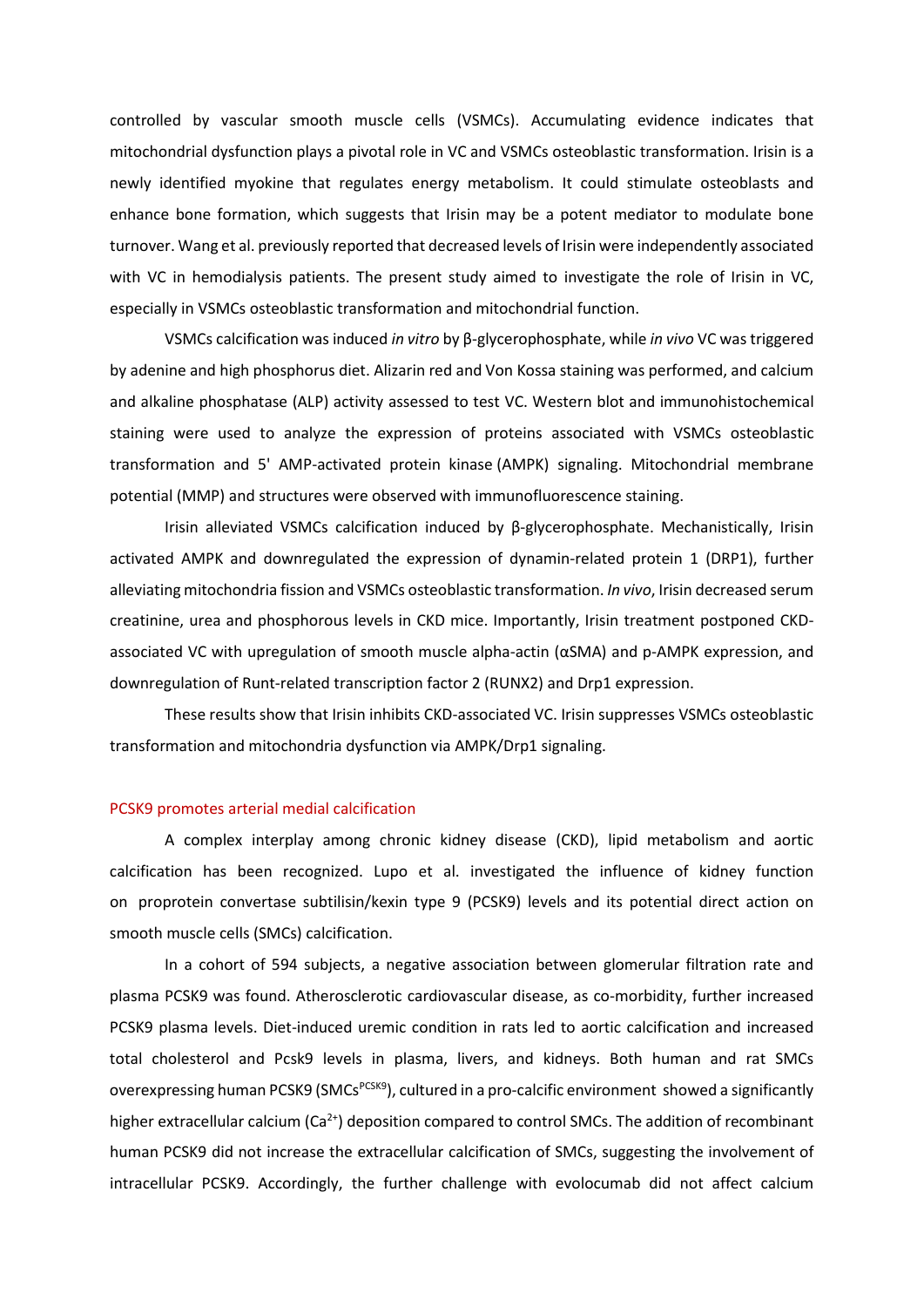deposition in hSMCs<sup>PCSK9</sup>. Under pro-calcific conditions, SMCs<sup>PCSK9</sup> released a higher number of extracellular vesicles (EVs) positive for three tetraspanin molecules, such as CD63, CD9, and CD81. EVs derived from SMCs<sup>PCSK9</sup> tended to be more enriched in calcium and alkaline phosphatase (ALP), compared to EVs from control SMCs. In addition, PCSK9 was detected in SMCs<sup>PCSK9</sup>-derived EVs. SMCs<sup>PCSK9</sup> showed an increase in pro-calcific markers, namely bone morphogenetic protein 2 and ALP, and a decrease in anti-calcific mediator matrix GLA protein and osteopontin.

This study shows a direct role of PCSK9 on vascular calcification induced by higher inorganic phosphate levels associated with renal impairment. The effect appears to be mediated by a switch towards a pro-calcific phenotype of SMCs associated with the release of EVs containing  $Ca<sup>2+</sup>$  and ALP.

# [Machine learning for atherosclerotic tissue component classification in combined near-infrared](https://click.notification.elsevier.com/CL0/https:%2F%2Fwww.atherosclerosis-journal.com%2Farticle%2FS0021-9150(22)00053-3%2Ffulltext%3Fdgcid=raven_jbs_etoc_email/1/0100017f76ae2511-bbea2f12-532c-4637-be04-858161ed0f4e-000000/znUs2ajG1FfdJEiidcaxnFDJYBEXYLvxmxAI3QM-oqI=240)  [spectroscopy intravascular ultrasound imaging: Validation against histology](https://click.notification.elsevier.com/CL0/https:%2F%2Fwww.atherosclerosis-journal.com%2Farticle%2FS0021-9150(22)00053-3%2Ffulltext%3Fdgcid=raven_jbs_etoc_email/1/0100017f76ae2511-bbea2f12-532c-4637-be04-858161ed0f4e-000000/znUs2ajG1FfdJEiidcaxnFDJYBEXYLvxmxAI3QM-oqI=240)

The assessment of coronary plaque composition is essential in treatment planning and predicting cardiovascular events. Calcific atherosclerotic plaques have been associated with a higher risk of procedural complications, stent under-expansion and suboptimal percutaneous coronary intervention (PCI) results. Intravascular ultrasound (IVUS) has limited efficacy in assessing tissue types, while near-infrared spectroscopy (NIRS) provides complementary information to IVUS but lacks depth information. Bajaj et al. aimed to train and assess the efficacy of a machine learning classifier for plaque component classification that relies on IVUS echogenicity and NIRS-signal, using histology as reference standard.

Matched NIRS-IVUS and histology images from 15 cadaveric human coronary arteries were analyzed (10 vessels were used for training and 5 for testing). Fibrous/pathological intimal thickening (F-PIT), early necrotic core (ENC), late necrotic core (LNC), and calcific tissue regions-of-interest were detected on histology and superimposed onto IVUS frames. The pixel intensities of these tissue types from the training set were used to train a J48 classifier for plaque characterization (ECHOclassification). To aid differentiation of F-PIT from necrotic cores, the NIRS-signal was used to classify non-calcific pixels outside yellow-spot regions as F-PIT (ECHO-NIRS classification). The performance of ECHO and ECHO-NIRS classifications were validated against histology.

262 matched frames were included in the analysis (162 constituted the training set and 100 the test set). The pixel intensities of F-PIT and ENC were similar and thus these two tissues could not be differentiated by echogenicity. With ENC and LNC as a single class, ECHO-classification showed good agreement with histology for detecting calcific and F-PIT tissues but had poor efficacy for necrotic cores. Similar results were found when F-PIT and ENC were treated as a single class. ECHO-NIRS classification improved necrotic core and LNC detection, resulting in an increase of the overall accuracy of both models, from 81.4% to 91.8%, and from 87.9% to 94.7%, respectively. Comparable